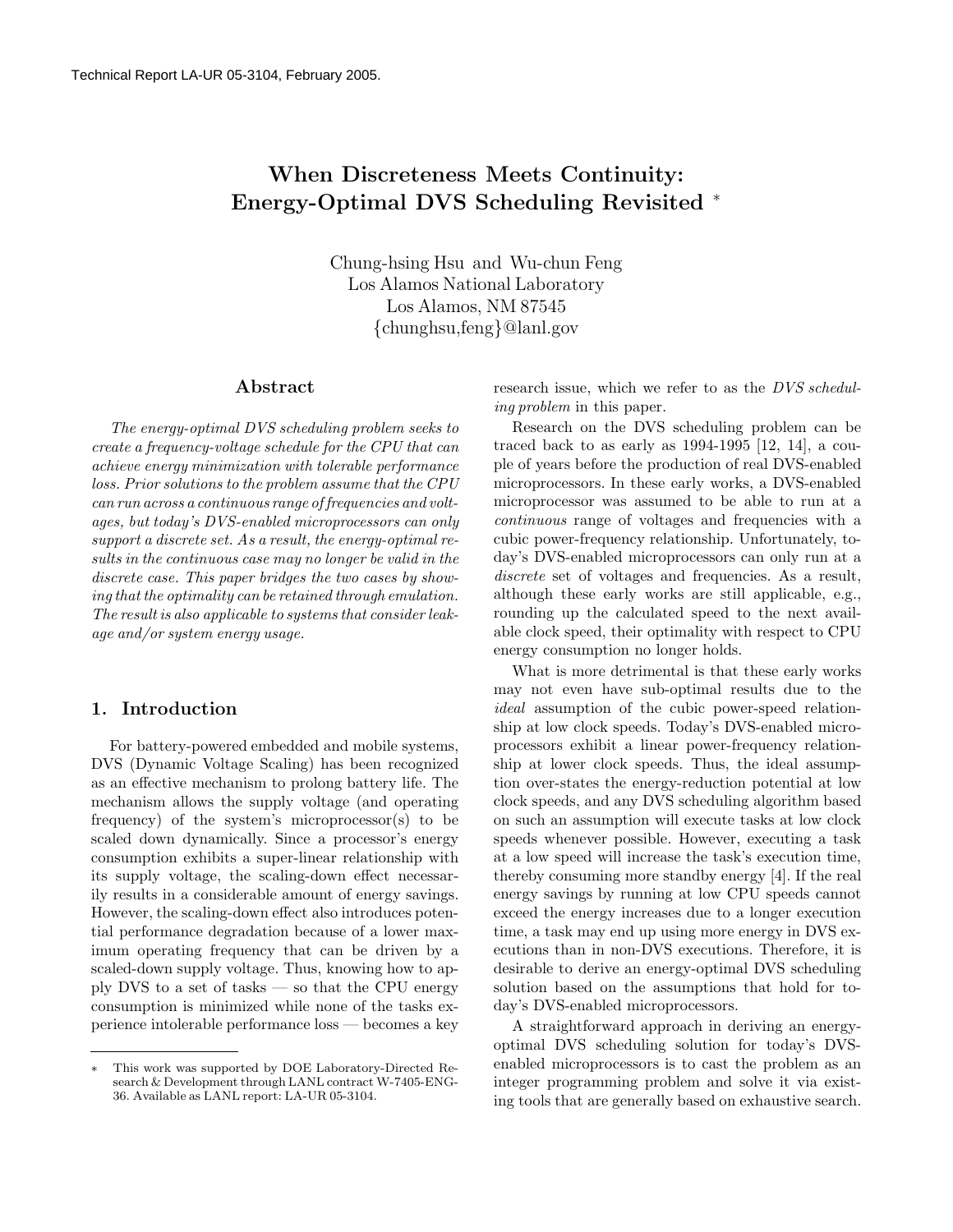While the optimal solution can be easily (but computationally expensively) computed this way, we argue that the structure of the optimal schedule is more or less destroyed. We argue that retaining the structure of the optimal solution is beneficial in that the structure may provide useful hints to refine heuristics that are designed to solve the DVS scheduling problem efficiently.

For example, Kwon and Kim recently showed that the optimal solution derived by Yao et al.'s polynomialtime algorithm for a set of non-periodic, preemptable real-time tasks in the continuous setting [14] can be easily and quickly transformed into an optimal solution in the discrete setting [6]. In the original optimal schedule, each task is assigned a single clock frequency. Kwon and Kim proved that, if every such frequency is emulated with two bounding supported frequencies, then the resulting schedule is optimal. In other words, heuristics that are shown to be effective for the problem addressed by Yao et al. will probably remain effective for the discrete version of the problem.

Kwon and Kim's result [6] provided a big step towards solving the scheduling problem for today's DVSenabled microprocessors, but unfortunately, it relies on an assumption that does not yet hold for today's DVS technology. Specifically, Kwon and Kim's work is based on the highly-cited theoretical result from Ishihara and Yasuura [3], a result that was derived under an ideal assumption of the power-frequency relationship. Hence, the optimality result that Kwon and Kim derived may not hold for today's DVS-enabled microprocessors. But we will show that Kwon and Kim's optimality result can hold for today's DVS-enabled microprocessors. In fact, we will prove that a less strict power-frequency relationship is needed for Kwon and Kim's optimality result to remain true, and this power-frequency relationship can be easily satisfied through a careful selection of operating points in DVS-enabled microprocessors.

In short, we extend the highly-cited DVS scheduling theory from Ishihara and Yasuura so that it can be applied to today's DVS-enabled microprocessors. The extended result does not make any assumption about the power-frequency relationship. Hence, the extended result can be used for leakage-aware CPU energy minimization as well as system-wide energy minimization, given appropriate power consumption values. Moreover, based on our extension of the above scheduling theory and subsequent analysis, a unified framework that subsumes many important existing works in DVS scheduling theory for the discrete case can be derived.

The remainder of the paper is organized as follows. We first give a brief review of the established results in energy-optimal DVS scheduling. Then in Section 3, we present our main theorem. The proof of how this theorem extends previous work is shown in Section 4. After that, we demonstrate in Section 5 a use of the theorem by taking into account the leakage power. In Section 6 concluding remarks and future work are presented.

# 2. Background and Related Work

In the continuous version of the energy-optimal DVS scheduling problem, there is a fundamental theorem [14] that has been used extensively and is stated as follows.

If the CPU power  $P(s)$  is a convex<sup>1</sup> function of its speed s, then the schedule that executes the entire job at a constant speed and completes the task right at its deadline D is energy-optimal.

Mathematically, the theorem gives a description about the structure of the optimal solution  $s^{opt}(t)$  for the following problem:

$$
\min \left\{ \int_0^D P(s(t))dt \; : \; \int_0^D s(t)dt = W, s(t) \ge 0 \right\} \; \; (1)
$$

where  $s(t)$  is the processor speed at time t and W is the required CPU clock cycles to complete the task; the theorem says, if  $P(s)$  is convex, then  $s^{opt}(t) = \frac{W}{D}$ .

As mentioned in Section 1, early work on DVS scheduling assumes a cubic power-frequency relationship, which is based on an approximation of the alphapower law [11] with  $v_t = 0$  and  $\alpha = 2$ .

$$
s \propto \frac{(v - v_t)^{\alpha}}{v} \quad \text{and} \quad P(s) \propto s \cdot v^2 \quad (2)
$$

where  $v$  and  $s$  are the supply voltage and operating frequency of a DVS-enabled microprocessor, respectively. For today's technology, the threshold voltage  $v_t$ is never zero and the technology parameter  $\alpha$  is around 1.3 [15]. Hence, the cubic power-frequency relationship  $P(s) \propto s^3$  over-estimates the power-reduction potential at lower CPU speeds, even though the relationship makes  $P(s)$  a convex function so that the above theorem can be applied.

Ishihara and Yasuura's work in [3] is one of the first to tackle the issue of discrete operating points in DVSenabled microprocessors. Assuming that only a limited

 $P(\lambda s_1 + (1 - \lambda)s_2) \leq \lambda P(s_1) + (1 - \lambda)P(s_2).$ 

<sup>1</sup> A function  $P(s)$ :  $R \to R$  is convex on an interval  $I = [a, b]$  if for all points  $s_1$  and  $s_2$  in I and  $0 \leq \lambda \leq 1$ ,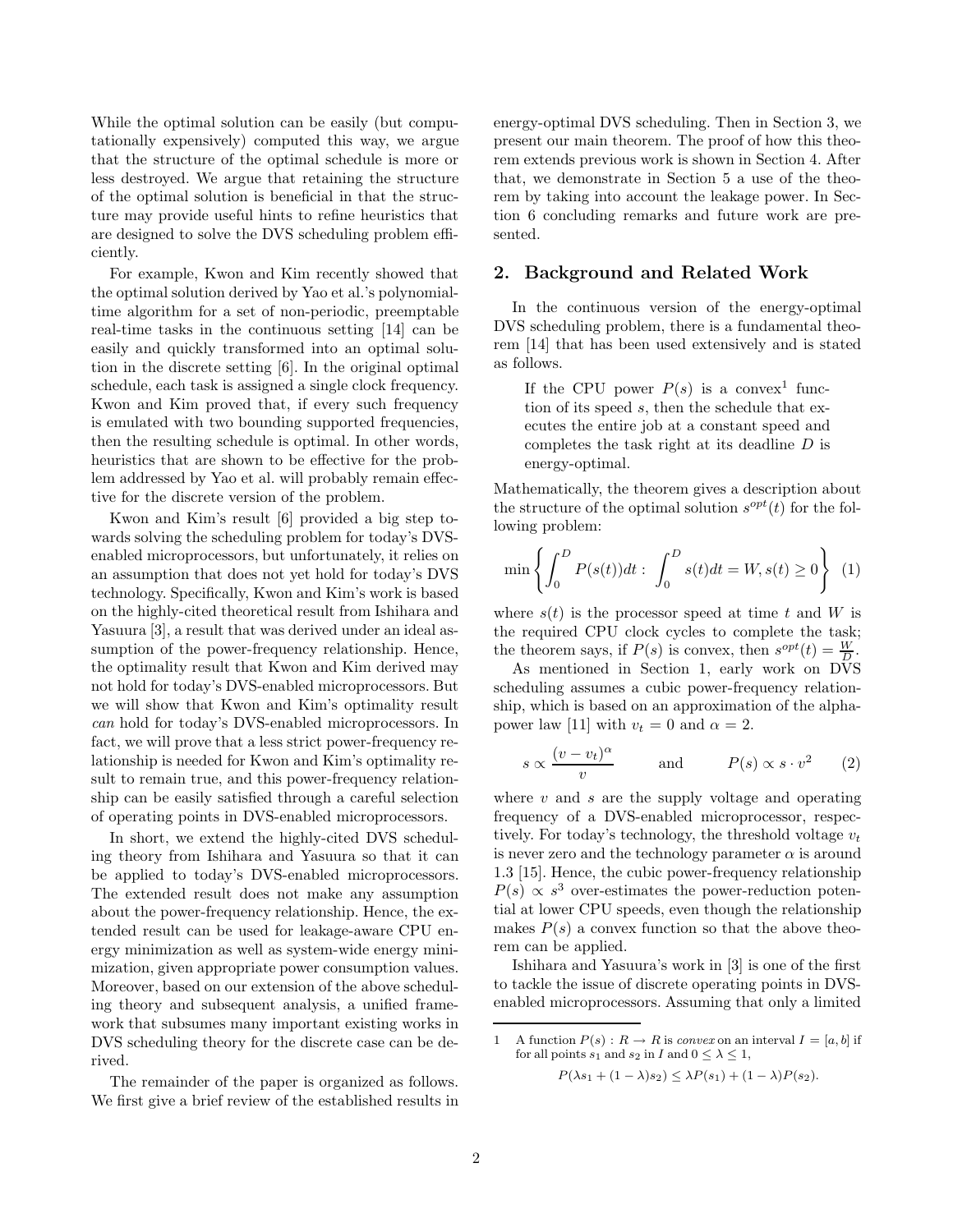

set of supply voltages is supported, they found that not only can an unsupported CPU frequency be easily emu*lated* through a combination of supported frequencies,<sup>2</sup> but also using only the two immediately-neighboring frequencies to emulate the unsupported frequency will result in the lowest power consumption among all possible combinations. In other words, the above theorem remains valid for the discrete case in the following way:

 $[\cdot \cdot \cdot]$  If the desired CPU frequency is not directly supported, the two immediatelyneighboring CPU frequencies can be used to emulate the desired CPU frequency and result in an energy-optimal DVS schedule.

Ishihara and Yasuura's optimality result is based on an assumption that Equation (2) holds for  $v_t \geq 0$  and  $1 \leq \alpha \leq 2$ . However, this equation is not always valid for today's DVS-enabled microprocessors. First, these processors only provide a discrete set of CPU frequencies, whereas the equation requires a continuous range to be directly supported. Second, the equation only models a processor's dynamic power consumption and ignores other power consumption sources. As a result, Equation (2) over-states the energy-reduction potential at low clock speeds, as illustrated in Figure 1. The data is taken from Intel's application note [1].

In the following, we will show that Ishihara and Yasuura's optimality result can still hold for today's DVSenabled microprocessors. The extension comes from a key theorem that assumes a discrete set of operating points in a DVS-enabled microprocessor but does not make any assumption about the power-frequency relationship.

# 3. A Fundamental Theorem

The discrete version of the energy-optimal DVS scheduling problem is formulated as follows: Given a microprocessor that only exports  $n$  operating points  $\{(s_i, P_i): 1 \leq i \leq n\}$  where  $P_i$  is the power consumption of the CPU speed  $s_i$  and  $0 \geq s_1 < s_2 < \cdots < s_n$ , we seek to find a solution  $(t_1^{opt}, \dots, t_n^{opt})$  for the following problem.

$$
\min \left\{ \sum_{i} P_i t_i : \sum_{i} s_i t_i = W, \sum_{i} t_i = D, t_i \ge 0 \right\}
$$
\n(3)

If we re-write (3) by replacing  $t_i$  with  $D \cdot r_i$ , we can derive an equivalent problem formulation as follows.

$$
D \cdot P_{min}\left(\frac{W}{D}\right) \tag{4}
$$

where  $P_{min}(s) \stackrel{def}{=}$ 

$$
\min \left\{ \sum_{i} P_{i} r_{i} : \sum_{i} s_{i} r_{i} = s, \sum_{i} r_{i} = 1, r_{i} \ge 0 \right\} (5)
$$

The function  $P_{min}(s)$  represents the lowest power consumption with the best possible combination of the n operating points that emulates the processor speed s. Equation (4) reveals important information about the energy-optimal DVS schedule for the discrete case; that is, the optimal schedule will run at (possibly emulated) speed  $W/D$  throughout the entire job execution. In other words, the structure of an energy-optimal DVS schedule for the continuous case and for the discrete case are very similar.

In fact, the similarity result is not surprising since we can prove that  $P_{min}(s)$  is a convex function on  $[s_1, s_n]$ . Because of this, we can still apply the main theorem for the continuous case to the discrete case and, hence, get an energy-optimal DVS schedule whose structure is very similar to the structure of optimal DVS schedule in the continuous case. Note that the convexity of  $P_{min}(s)$  does not require any particular power-frequency relationship. That is, the common assumption that  $P_i \equiv \mathcal{P}(s_i)$  for some convex function  $P(s)$  is not needed. As we will discuss later, the generality of Theorem 1 provides tremendous help in the construction of an energy-optimal DVS schedule since the assumption  $P_i \equiv \mathcal{P}(s_i)$  does not always hold in practice.

**Theorem 1**  $P_{min}(s)$  is convex on  $[s_1, s_n]$ .

**Proof** Given two frequencies  $f$  and  $g$ , assume two sets  ${u_i}$  and  ${v_i}$  such that

$$
P_{min}(f) = \sum_{i} P_i u_i, \ \sum_{i} s_i u_i = f, \ \sum_{i} u_i = 1, \ u_i \ge 0
$$

<sup>2</sup> i.e., the 1.5-GHz clock speed can be emulated by running half of the time at the 1.0-GHz clock speed and half the time at the 2.0-GHz clock speed.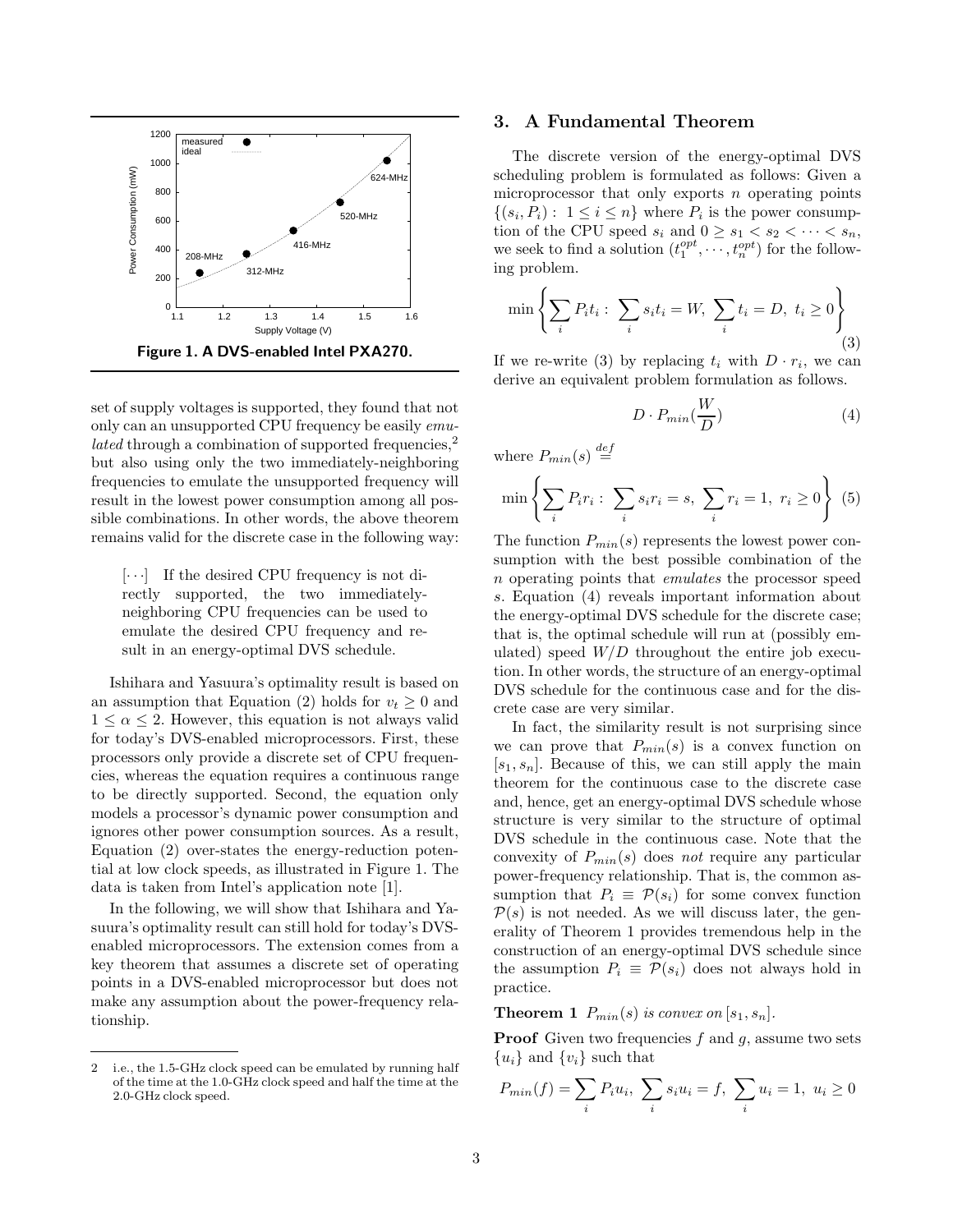and

$$
P_{min}(g) = \sum_{i} P_i v_i, \ \sum_{i} s_i v_i = g, \ \sum_{i} v_i = 1, \ v_i \ge 0
$$

For any  $\lambda \in [0,1]$ , let  $r_i \stackrel{def}{=} \lambda u_i + (1-\lambda)v_i$ . It should be easy to verify that

- $r_i \geq 0$  for all *i*,
- $\sum_i r_i = 1$ , and
- $\sum s_i r_i = \lambda f + (1 \lambda)g$ .

Also, we can derive that

$$
P_{min}(\lambda f + (1 - \lambda)g) \le \sum_{i} P_i r_i = \lambda P_{min}(f) + (1 - \lambda)P_{min}(g)
$$

П

Thus  $P_{min}(s)$  is convex.

To demonstrate the generality of Theorem 1, let us consider the energy-optimal DVS scheduling problem for a set of preemptable real-time jobs. The continuous version of the problem has been well studied, and Yao et al. [14] already provides one of the first polynomialtime algorithms to derive an optimal DVS schedule, provided  $P(s)$  is convex. The derived schedule will execute a job at a single CPU frequency. Because of Theorem 1, we can replace every unsupported frequency s with the optimal DVS schedule for  $P_{min}(s)$  and create an energy-optimal DVS schedule for the general discrete case. This approach extends the Kwon and Kim's DVS scheduling algorithm [6] whose optimality result is based on Ishihara and Yasuura's optimality result [3] and thus only holds for a restricted discrete case.

It may be argued that the DVS schedule generated through the  $P_{min}(s)$ -directed emulation will introduce a considerable amount of transition overhead because each ideal frequency may be emulated using several frequencies and the transition between frequencies (and also the corresponding voltages) in today's DVS-enabled microprocessors is very expensive (approximately, 10-100  $\mu$ s). However, we will show in the next section that *at most* two frequencies are needed to emulate the desired frequency, and we will give a necessary and sufficient condition for when the two frequencies will be the immediate neighbors of the desired frequency.

In summary, because of Theorem 1, the energyoptimal DVS algorithm for the discrete case is potentially no more complicated than the optimal DVS algorithm for the continuous case.

# 4. An In-Depth Analysis on  $P_{min}(s)$

In the previous section, we presented a key theorem that bridges energy-optimal DVS scheduling in the discrete case with DVS scheduling in the continuous case

through a convex function  $P_{min}(s)$ . As part of the result, we argued that the optimal DVS algorithms for the discrete case and for the continuous case potentially have the same time complexity if  $P_{min}(s)$  is not complicated to compute. In this section, we will give an in-depth analysis on  $P_{min}(s)$  and we will argue that the function is fairly simple to compute. Moreover, the  $P_{min}(s)$  function can derive a unified framework for several important existing work in DVS scheduling theory.

First,  $P_{min}(s)$  models an easy linear programming (LP) problem. According to LP research results, at most two DVS operating points will be required to construct an energy-optimal DVS schedule. Again, this optimal solution structure does not rely on any special setup for DVS settings such as  $P_i \equiv \mathcal{P}(s_i)$  for some convex function  $P(s)$ . Since at most two operating points will be used, a straightforward exhaustive enumeration of all possible pairs results in an  $O(n^2)$ -time computation of  $P_{min}(s)$  for a single s.

The time complexity of  $P_{min}(s)$  computation can be further reduced if additional assumptions are imposed which will narrow down the possible locations of the two operating points in constructing  $P_{min}(s)$ . Proposition 1 presents one such approach, and Ishihara and Yasuura's optimality result can be considered as an application of Proposition 1.

#### Proposition 1 If

then

$$
P_{min}(s) \equiv P_j \cdot r_j + P_{j+1} \cdot (1 - r_j)
$$

 $\forall i, P_{min}(s_i) = P_i$  (6)

п

where

$$
r_j = \frac{s_{j+1} - s}{s_{j+1} - s_j} \quad and \quad s_j \le s \le s_{j+1}
$$

**Proof** Due to convexity of  $P_{min}(s)$ .

**Proposition 2** If  $P_i = \mathcal{P}(s_i)$  for some convex function  $P(s)$ , then Condition (6) is true.

**Proof** It is obvious that  $P_{min}(s_i) \leq P_i$ . To prove that  $P_{min}(s_i) \geq P_i$ , we use the classical Jensen's discrete inequality as follows.

$$
\sum_j r_j P_j = \sum_j r_j \mathcal{P}(s_j) \ge \mathcal{P}(\sum_j r_j s_j) = \mathcal{P}(s_i) = P_i.
$$

The proof is completed.

Condition (6) is a desirable property to have in a DVS-enabled microprocessor. As pointed out by Lorch and Smith  $[7]$ , the use of an operating point i that satisfies the inequality  $P_{min}(s_i) < P_i$  should be avoided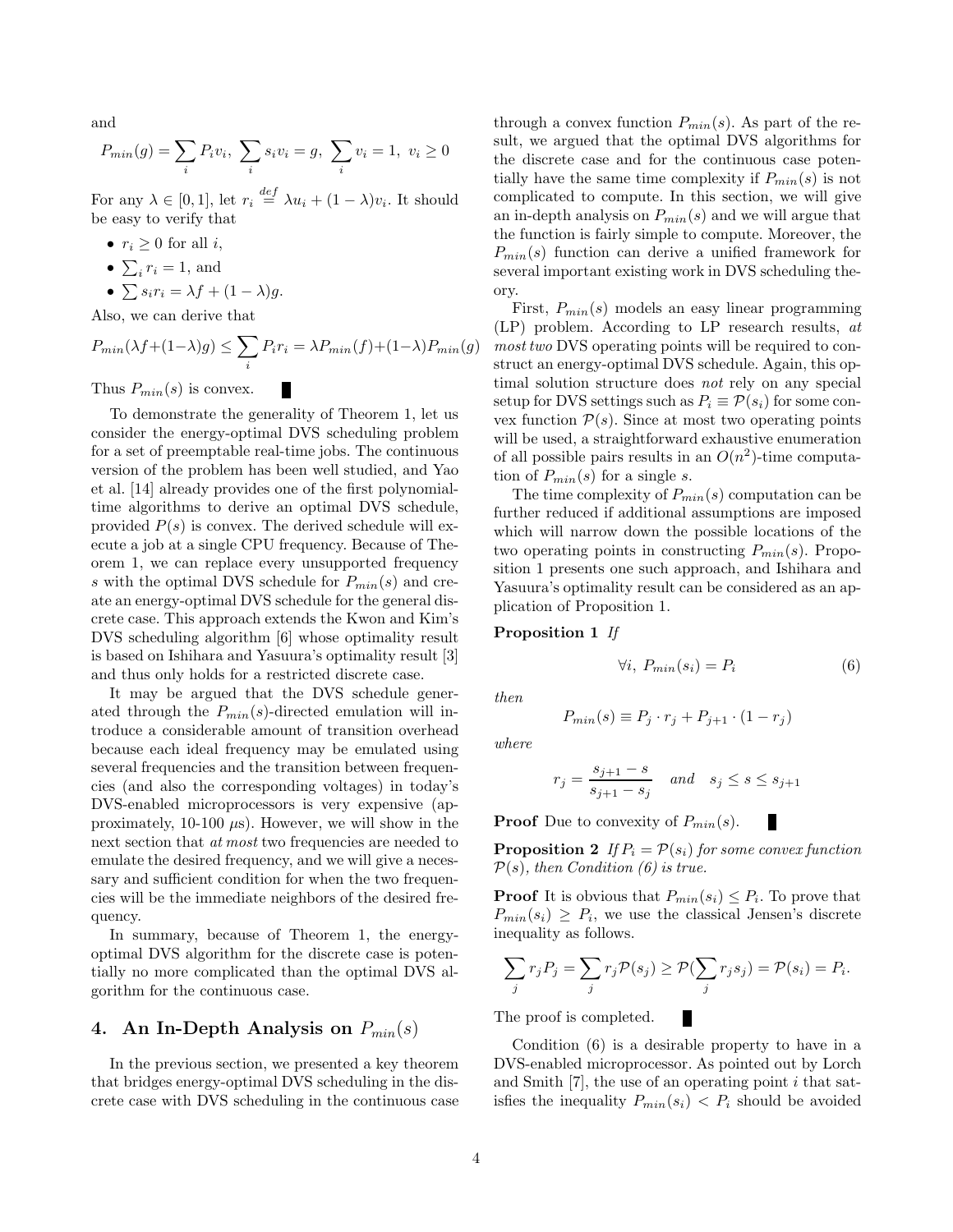

Figure 2. A DVS-enabled IBM PowerPC 405LP.

since one can get lower power consumption at the same clock speed using other operating points; otherwise, a DVS scheduling algorithm may result in sub-optimal energy usage. we call these unwelcome operating points power-inefficient operating points.

**Definition 1** An operating point  $(s_i, P_i)$  is called power-inefficient if  $P_{min}(s_i) < P_i$ .

For example, the 266-MHz operating point in a DVS-enabled PowerPC 405LP microprocessor <sup>3</sup> , shown in Figure 2(a), is power-inefficient. The 266-MHz clock speed can be emulated by running at 100-MHhz for 2/7 of time and running at 266-MHz for 5/7 of time, and this emulation results in a power consumption of  $72 \text{ mW} \cdot (2/7) + 750 \text{ mW} \cdot (5/7) = 557 \text{ mW}$ . Since the power consumption of the 266-MHz operating point is 600 mW, the 266-MHz operating point is powerinefficient.

To check whether or not Condition (6) is satisfied in a DVS-enabled microprocessor, we derive an equivalent form for Condition (6), stated formally as follows.

**Proposition 3** Condition  $(6)$  is true if and only if

$$
\frac{P_2 - P_1}{s_2 - s_1} \le \frac{P_3 - P_2}{s_3 - s_2} \le \dots \le \frac{P_n - P_{n-1}}{s_n - s_{n-1}} \tag{7}
$$

Proof (The if part) By contradiction. (The only-if part) Due to the convexity of  $P_{min}(s)$ .

Now consider the PowerPC 405LP example again. We can easily derive that

$$
\frac{600 - 72}{266 - 100} = 3.18 > \frac{750 - 600}{333 - 266} = 2.24.
$$

If we plot the speed-power curve of this microprocessor as in Figure 2(b), we will find out that the  $266\text{-}MHz$ operating point lies above the chord that connects the 100-MHz and 333-MHz operating points. In fact, The chord L represents the power consumption of all emulated speeds between 100-MHz and 333-MHz through the combination of the 100-MHz and 333-MHz operating points. Hence, to identify all power-inefficient operating points, we can construct an underlying convex contour for the speed-power curve, and any operating point that lies above this convex contour is powerinefficient.

In summary, in this section we have given an indepth analysis on  $P_{min}(s)$ . We showed that the highlycited DVS scheduling theory from Ishihara and Yasuura is an instance of a more general optimality result. We also presented a necessary (and also sufficient) condition of when this more general optimality result will be true. The condition is related to the set of operating points in a DVS-enabled microprocessor. It is desirable to have the condition satisfied; otherwise, a DVS scheduling algorithm will be less effective for CPU energy reduction. We provided a way to guarantee that the condition will be satisfied.

## 5. The Impact of the Idle Power

In general, if the CPU has no task to execute, it will put itself in an idle state. In the idle state, the CPU either is executing no-op instructions at the minimum speed or enters into one of the sleep modes. In any case, the CPU idle power  $P_{idle}$  is never zero, i.e.,  $P_{idle} \neq 0.$ 

In the past, the impact of the idle power is ignored, thereby resulting in a common assumption that energy consumption will be reduced whenever the processor speed is scaled down. However, researchers (e.g., [8, 10, 2]) have observed that this assumption does not always hold for today's DVS-enabled microprocessors such as StrongARM SA-1100 and Transmeta Crusoe processor. The root of the problem is that the idle power has increased to a point that it can no longer be ignored. As a result, the DVS schedule that executes a job at a higher-than-necessary clock speed may consume less energy. In the following, we will use  $P_{min}(s)$  and subsequent analysis results to model energy-optimal DVS scheduling in the presence of the nonzero idle power.

<sup>3</sup> The data is taken from [13].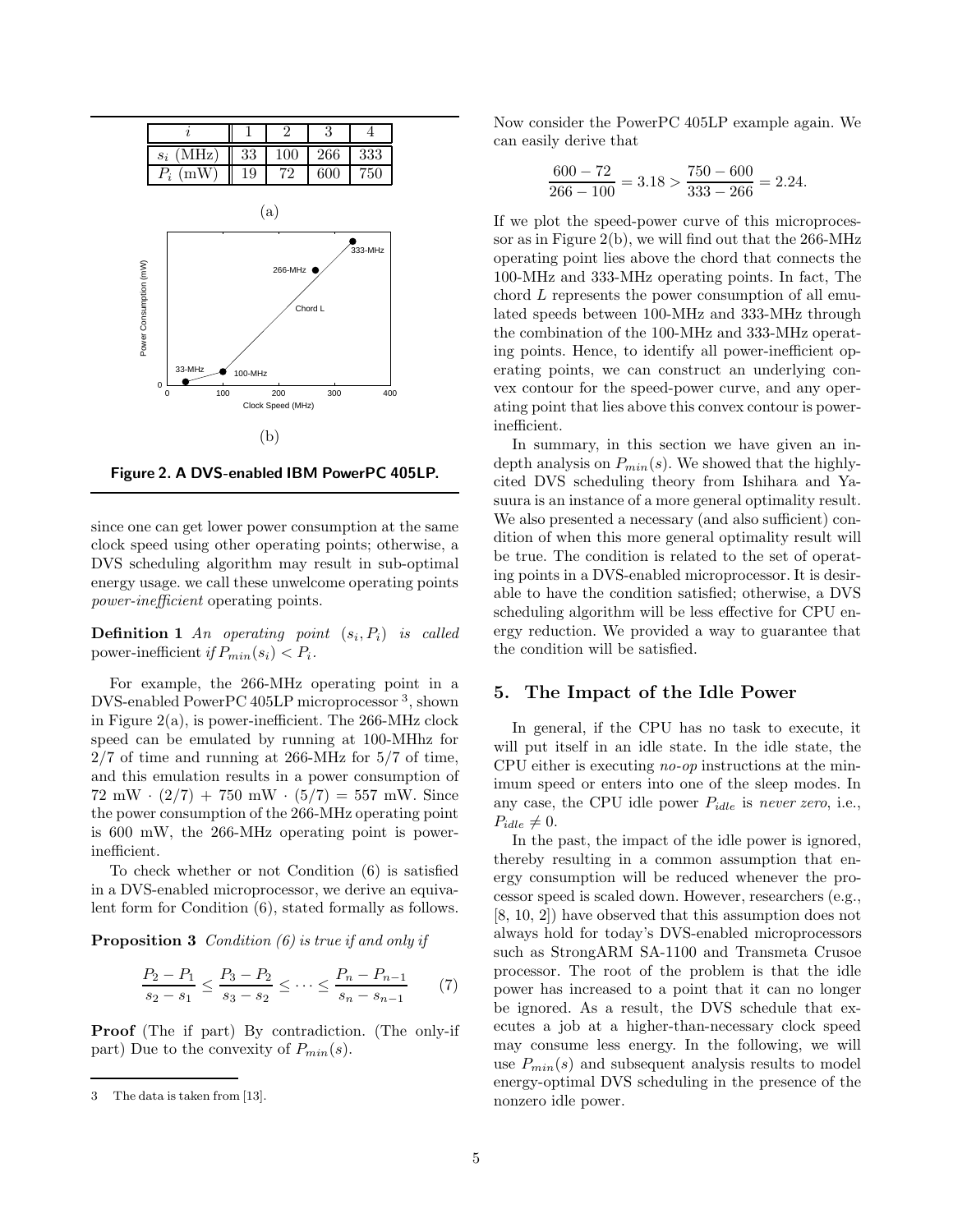First of all, we formulate the energy-optimal DVS scheduling in the presence of the nonzero idle power as follows.

$$
\min\{d \cdot P_{min}(\frac{W}{d}) + P_{idle} \cdot (D - d) : d \le D\} \qquad (8)
$$

Through a few algebraic manipulations, we can derive an equivalent formulation for the problem as follows.

$$
\min\{\frac{P_{min}(s) - P_{idle}}{s} \cdot W : s \ge \frac{W}{D}\} + P_{idle} \cdot D \quad (9)
$$

This new problem formulation reveals two pieces of interesting information. One information is that the idle power  $P_{idle}$  can be considered as existence throughout the entire time-interval  $[0, D)$ , This interpretation assists in solving the optimal DVS scheduling problem with respect to system-wide energy minimization. Problem (9) indicates that the standby power consumed by non-CPU devices in the target system does not matter as long as the amount of the standby power is fixed. We can focus on generating an energy-optimal DVS schedule that minimizes CPU energy consumption. Another information is that the optimal solution will minimize the CPU energy consumption per cycle, i.e.,  $\frac{P_{min}(s)-P_{idle}}{s}$ . The (possibly emulated) processor speed used in the optimal solution is called the critical speed [2, 5].

#### 5.1. The Critical Speed

The term "critical speed" is first introduced by Irani et al. in [2] when they proposed an energy-optimal DVS scheduling algorithm in the case of the nonzero idle power. In their problem formulation,  $P_{min}(s)/s$  is assumed to be a monotonic (and also convex) function. On the other hand, Jejurikar et al. [5] found out that, when the leakage power is also considered, the curve  $\frac{P_{min}(s)-P_{idle}}{s}$  with respect to the processor speed s is a U-shaped curve. They use the critical speed, which is the lowest point in the curve, to explicitly rule out the use of some operating points in the construction of an energy-optimal DVS schedule. Intuitively, executing below the critical speed consumes more time and energy and should be avoided in creating an energyoptimal DVS schedule. Mathematically speaking, they factor  $P_{idle}$  into  $P_{min}(s)$  (therefore,  $P_{idle}$  does not need to be a constant), and they modify  $P_{min}(s)/s$  to be a monotonic function.

Our  $P_{min}(s)$ -derived framework can easily model both problem formulations. We can model Irani et al.'s problem by adding a new operating point  $(0, P_{idle})$  into the set of operating points. For Jejurikar et al.'s problem, we do not need to explicitly restrict the set of operating points because the operating points below the critical speed will never be used in the construction of an energy-optimal DVS schedule due to their high  $\frac{P_{min}(s)-P_{idle}}{s}$  ratio. Finally, both problem formulations only consider the continuous version of the problem, whereas Problem (9) models the discrete case as well.

Finally, we would like to point out that the partition of the n operating points by a threshold processor speed has been used in energy-optimal DVS scheduling, and the "critical power slope" technique [8] is one of them. However, the power-efficient operating points described in the previous section is not one of them.

#### 5.2. Critical Power Slope

One particular technique, called critical power slope [8], identifies operating points that should be avoided in energy-optimal DVS scheduling in the case of the nonzero idle power. These operating points are called energy-inefficient operating points. Do not get confused with power-inefficient operating points defined in the previous section. The two definitions are not equivalent. As we will explain in details later, an energyefficient operating point can be power-inefficient. In other words, though all operating points of a DVSenabled microprocessor are energy-efficient, the Ishihara and Yasuura's optimality result cannot be guaranteed.

Formally speaking, an operating point  $(s_i, P_i)$  is called *energy-efficient* if the energy consumed by executing  $W$  CPU cycles at this operating point is no greater than the energy consumed by any operating point with a higher processor speed, i.e.,  $\forall s_j > s_i$ , such that

$$
P_i \cdot \frac{W}{s_i} + P_{idle} \cdot (D - \frac{W}{s_i}) \le P_j \cdot \frac{W}{s_j} + P_{idle} \cdot (D - \frac{W}{s_j}).
$$

Otherwise, the operating point is called energyinefficient. The above inequality can be simplified, resulting in the following equivalent definition for an energy-efficient operating point. The ratio  $\frac{P_i-P_{idle}}{s_i}$  is the so-called *critical power slope* for setting  $(s_i, P_i)$ .

**Definition 2** An operating point  $(s_i, P_i)$  is called energy-efficient if

$$
\forall j > i, \ \frac{P_i - P_{idle}}{s_i} \le \frac{P_j - P_i}{s_j - s_i} \tag{10}
$$

Consider the PowerPC 405LP example again. In the previous section, we illustrated that the 266-MHz operating point is power-inefficient because a lower power consumption can be achieved using other operating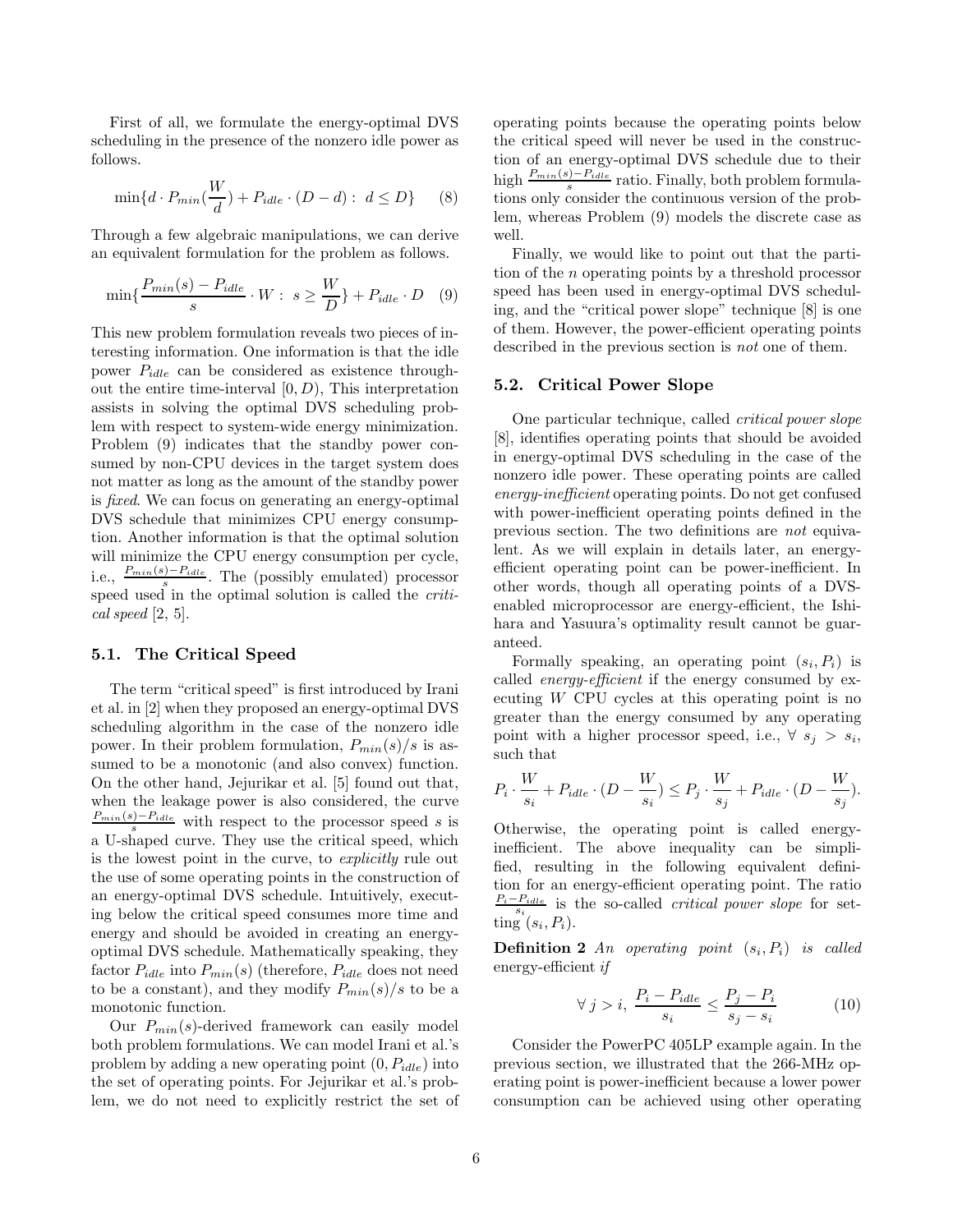points that emulate the 266-MHz clock speed. However, the 266-MHz is energy-efficient when  $P_{idle} = 12$ mW, i.e.,

$$
\frac{600 - 12}{266} = 2.21 \le \frac{750 - 600}{333 - 266} = 2.24
$$

Note that the 266-MHz operating point is considered energy-inefficient if  $P_{idle} = 0$ .

From this example, we know that an energy-efficient operating point can be power-inefficient. Why? It turns out that Condition (6) can derive Condition (10) with  $s_1 \equiv 0$  and  $P_1 \equiv P_{idle}$ , In other words, if all the operating points are power-efficient, they will be energyefficient, and an energy-efficient operating point does not necessarily mean that it will be power-efficient. Specifically, Condition (6) can derive two other conditions according to Proposition 4. These two derived conditions plus Condition (6) can derive Condition (10), as illustrated in Figure 3.

**Proposition 4** If Condition (7) is true, then the following two conditions are true.

$$
\forall 1 \le i < n, \ \frac{P_{i+1} - P_1}{s_{i+1} - s_1} \le \frac{P_{i+1} - P_i}{s_{i+1} - s_i} \tag{11}
$$

$$
\forall 1 < i < n, \ \frac{P_i - P_1}{s_i - s_1} \le \frac{P_{i+1} - P_1}{s_{i+1} - s_1} \tag{12}
$$

#### Proof Omitted.

In sum, to guarantee that the Ishihara and Yasuura's optimality result still holds for today's DVS-enabled microprocessors, all the operating points need to be power-efficient, which is a more strict requirement than for all operating points being energy-efficient, a concept derived from the "critical power slope" technique.

## 6. Conclusions and Future Work

The energy-optimal DVS scheduling problem seeks to create a DVS schedule for the CPU that can achieve energy minimization with tolerable performance loss. Prior solutions to the problem assume that the CPU can run across a continuous range of frequencies and voltages with a cubic power-frequency relationship. In this paper we presented a key theorem that is not based on these two unrealistic assumptions, yet it still retains the energy-optimal results in these previous works for today's DVS-enabled microprocessors. Moreover, based on our extension of the DVS scheduling theory and subsequent analysis, a unified framework that subsumes many important existing works in DVS scheduling theory for the discrete case can be derived.

The key theorem and subsequent analysis results we presented in this paper assume a very basic setting and, hence, can be extended in various ways. For example, the transition overhead can be taken into account, the deterministic execution time can be replaced with stochastic execution time, and a set of periodic real-time tasks can be used instead of a single job. We also wish to perform simulation studies to evaluate the degree of the benefit in energy-optimal DVS scheduling versus heuristic techniques such as pseudo operating points [9]. The "pseudo operating points" technique pre-defines additional operating points through emulation and rounds up the calculated clock speed to the next (possibly pseudo) operating point. This technique is closely related to the operating-point setup problem [10] in DVS scheduling theory.

## References

- [1] Intel Corporation. Intel PXA27x processor family power requirements. Application Note 280005-002, 2004.
- [2] S. Irani, S. Shukla, and R. Gupta. Algorithms for power savings. In Proceedings of the 14th Symposium on Discrete Algorithms, January 2003.
- [3] T. Ishihara and H. Yasuura. Voltage scheduling problem for dynamically variable voltage processors. In International Symposium on Low Power Electronics and Design (ISLPED), August 1998.
- [4] R. Jejurikar and R. Gupta. Dynamic voltage scaling for system-wide energy minimization in real-time embedded systems. In International Symposium on Low Power Electronics and Design (ISLPED), August 2004.
- [5] R. Jejurikar, C. Pereira, and R. Gupta. Leakage aware dynamic voltage scaling for real-time embedded systems. In Proceedings of the 41th Design Automation Conference (DAC), June 2004.
- [6] W-C Kwon and T. Kim. Optimal voltage allocation techniques for dynamically variable voltage processors. In Proceedings of the 40th Design Automation Conference (DAC), June 2003.
- [7] J. Lorch and A. Smith. Operating system modifications for task-based speed and voltage scheduling. In The First International Conference on Mobile Systems, Applications, and Services (MobiSys), May 2003.
- [8] A. Miyoshi, C. Lefurgy, E. Hensbergen, and R. Rajkumar. Critical power slope: Understanding the runtime effects of frequency scaling. In Proceedings of the 16th Annual ACM International Conference on Supercomputing (ICS), June 2002.
- [9] V. Rao, G. Singhal, and A. Kumar. Real tim,e dynamic voltage scaling for embedded systems. In International Conference on VLSI Design (VLSID), January 2004.
- [10] S. Saewong and R. Rajkumar. Practical voltage-scaling for fixed-priority RT-systems. In Proceedings of the IEEE Real-Time and Embedded Technology and Applications Symposiuam (RTAS), May 2003.
- [11] T. Sakurai and A. Newton. Alpha-power law MOSFET model and its applications to CMOS inverter delay and